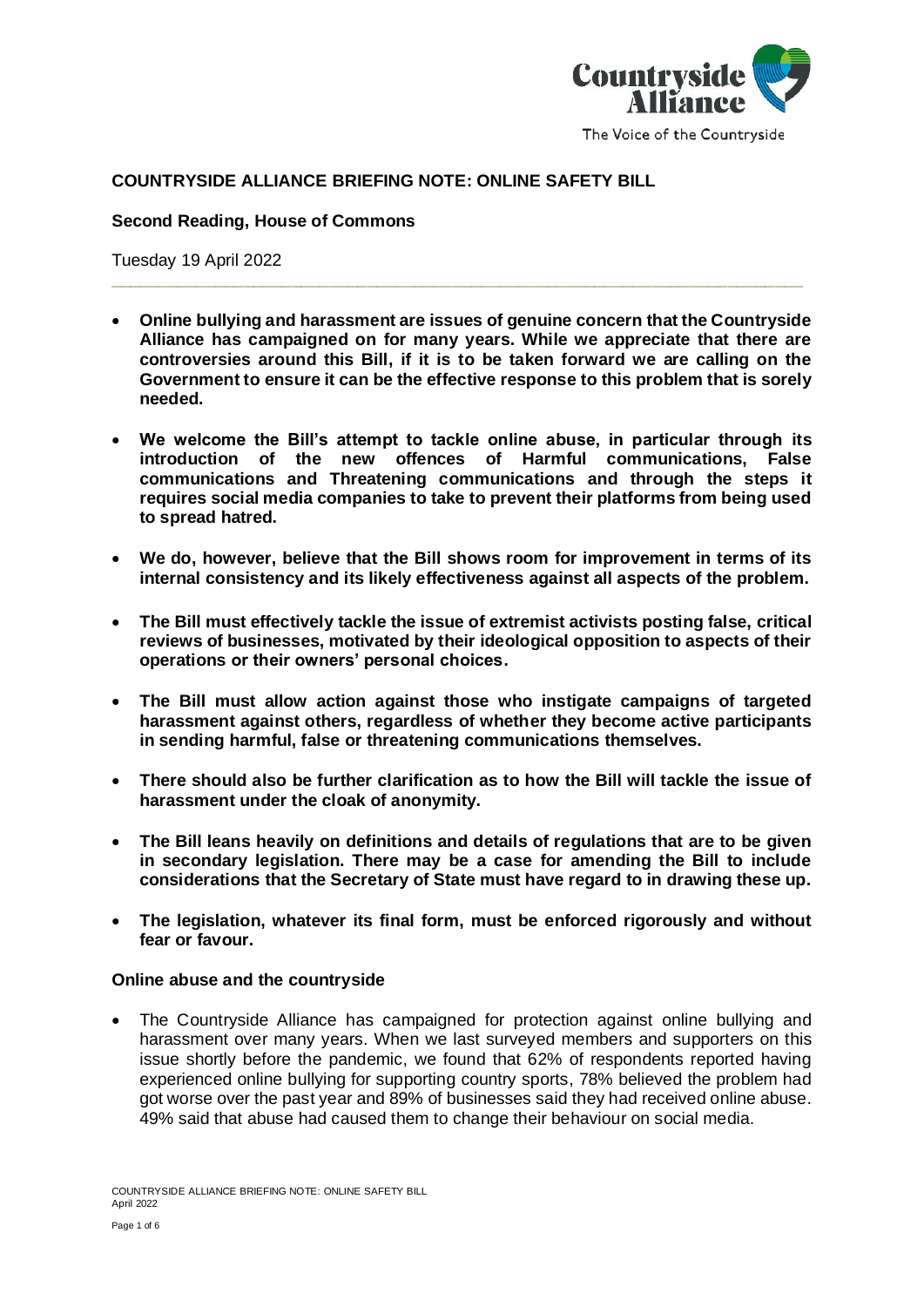- The survey drew particular attention to online threats against farmers from militant vegans and animal rights groups who disagree with their livelihoods. Livestock farmers reported that they had been branded "murderers", "paedophiles" and "rapists" after posting pictures related to sheep and dairy farming practices on Facebook and Twitter.
- A common, insidious tactic of extreme activists is to target businesses associated with farming and country sports with false, negative reviews on services such as Tripadvisor and Google Reviews. Businesses rely on maintaining a positive image on these sites to help attract custom, so this activity can risk serious financial loss.
- In early 2019 a group of militant vegan activists set up a website projectcalf.com that gave a detailed map showing the locations of around 9,000 dairy farms, including instructions on how to access them and encouragement to "document" information, "protest peacefully" and "expose" the "dirty business" of farming. <sup>1</sup> The site is no longer live, but a linked Facebook page remains accessible.
- A similar campaign was set up by a group calling itself 'Stop the Cull', which targeted game farmers. Again a map was hosted online showing the locations of game farms, one of which was subsequently broken into by members of the so-called 'Animal Liberation Front' who vandalised equipment and stole by releasing a claimed 9,000 breeding pheasants. A video of this transparent criminality remains live on Facebook. <sup>2</sup>
- Another tactic has been to source leaked data stolen from large companies during security breaches, comb it for the names of people involved with activities such as hunting and badger culls, and posting and sharing the results online, including over social media. In 2016 the 'Stop the Cull' group threatened to do this in relation to farmers in south Devon<sup>3</sup>, yet its Facebook page – which appears to be entirely devoted to promoting criminal activity  $-$  remains active to this day<sup>4</sup>.
- Marking the Second Reading of the Bill we are repeating our survey and soliciting individuals' stories of online bullying and harassment that they have suffered. We will make this new evidence available as the Bill progresses through its future parliamentary stages.
- We also recently surveyed our supporters in connection with the EFRA Committee's inquiry into rural mental health. 30% of respondents reported that they, or people they know, have suffered a negative mental heath impact as a result of bullying, including online bullying, prompted by participation in or support for activities such as hunting and shooting.
- Comments by respondents to our survey included:
	- o *"Many friends and family have been subjected to offensive comments online or in person by people who don't understand what we do. My wife in particular has had to block people from social media to prevent retaliation. We've also had to increase security at our house following the leak of our personal information from Guntrader. I am also unable to speak about my involvement in country sports and work and have to keep my personal life and social media accounts totally separate from anything to do with work."*

 $<sup>1</sup>$  The Argus,  $09.02.19$ </sup>

<sup>&</sup>lt;sup>2</sup> Facebook, Stop the Cull, [ALF release 9,000 pheasants from game farm](https://www.facebook.com/watch/?v=322070151839184)

<sup>3</sup> The Guardian[, 22.03.16](https://www.theguardian.com/environment/2016/mar/22/list-farmers-signed-up-badger-cull-leaked-activists)

<sup>&</sup>lt;sup>4</sup> Facebook, **Stop the Cull** 

COUNTRYSIDE ALLIANCE BRIEFING NOTE: ONLINE SAFETY BILL April 2022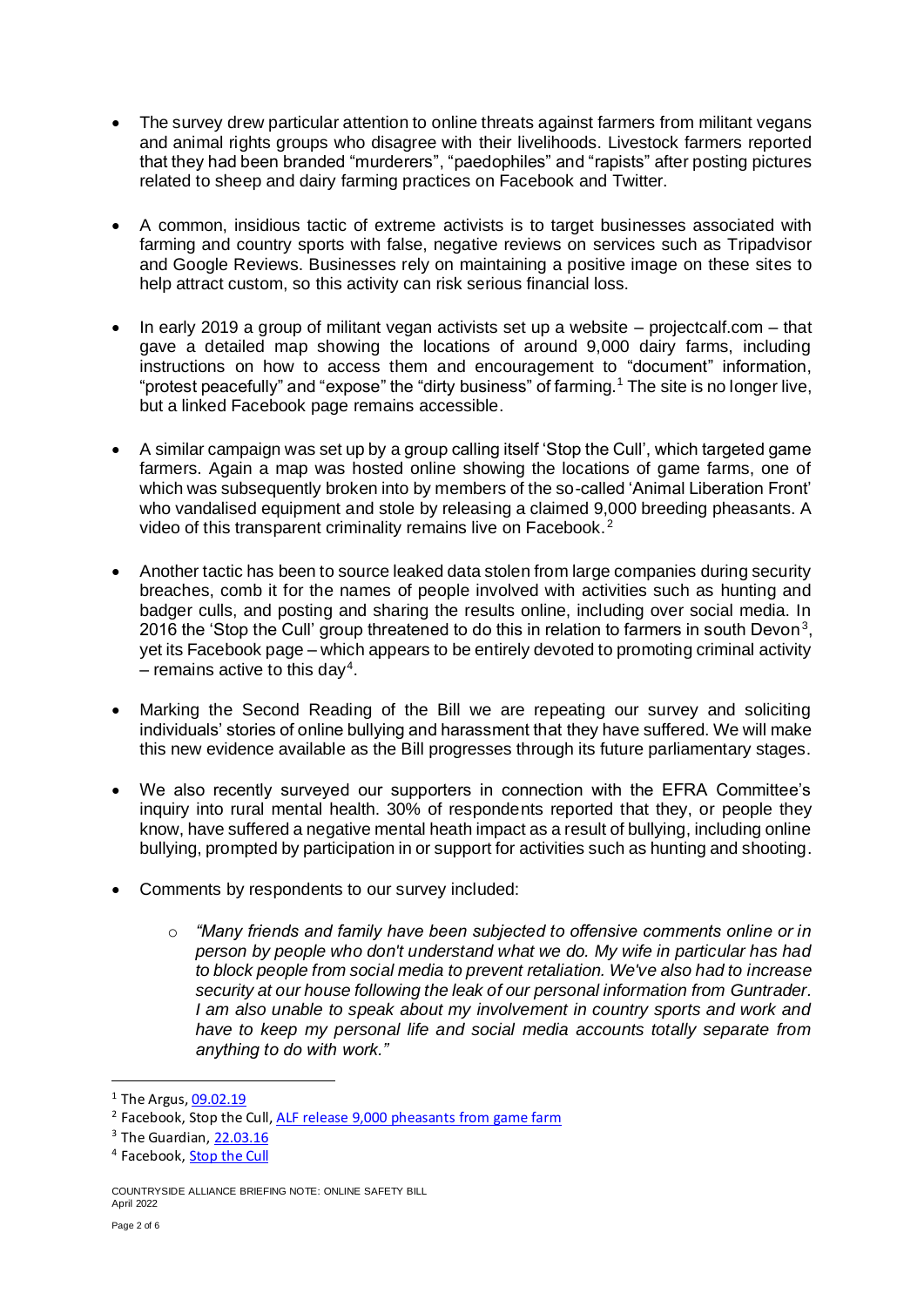- o *"My Facebook account was once targeted by anti-hunt supporters, following a comment I put on a very obviously fake photo of a fox that had apparently been murdered by the hunt. When in fact you could clearly see it had been hit by a vehicle on a road. I merely stated this and I started receiving abusive and threatening messages. I blocked all and removed the supposed friend responsible. But for a long time it made my anxiety and panic attacks significantly worse, as my ex friend knew my address."*
- o *"There needs to be far more action by the big tech companies to tackle the abuse online. I personally have reported hundreds of abusive comments with no action taken. As well as reporting the various animal extremist pages that are raising money to commit hundreds of thousands of pounds worth of criminal damage, again with no action taken from either the social media sites or PayPal, etc."*
- Nobody should have to find themselves the subject of abuse, but the isolation and social exclusion that so often accompanies a rural lifestyle can make it all the harder to deal with. Farmers and other rural workers are already at an elevated risk of depression and suicide. Ideologically-motivated online bullying and harassment represent an especially unwelcome extra pressure.

## **Bill analysis**

- The Bill targets two categories of social media platforms ('user-to-user services') and search engines, with differing provisions applying to each category. It is not entirely clear how the two social media platform categories are distinguished from one another – the Bill is essentially circular as to this point, with clauses referring to one another – but the distinction is to be set out in secondary legislation. The accompanying press release explains that Category 1 services are intended to be *"the largest online platforms with the*  widest reach including the most popular social media platforms",<sup>5</sup> so Category 2B will presumably be reserved for smaller services which will face less stringent requirements.
- The Bill imposes various duties on platforms with respect to **illegal content**. All platforms (regardless of size) will be subject to the following requirements:
	- $\circ$  To carry out and keep updated a risk assessment regarding the risk of users encountering illegal content and steps taken to address them.
	- o To take reasonable steps to mitigate and manage these risks, preventing users from encountering illegal content.
	- o To minimise the period during which illegal content that has been posted is available, and swiftly take down such content when it is reported.
	- o To include these provisions in the terms of service.
	- o To use a range of measures to fulfil these requirements based on what is proportionate: these include appropriate design and terms of use, user blocking, content moderation and removal, and user support.
- The Bill describes the types of illegal content that platforms will be obliged to consider in relation to these requirements as 'priority offences'. Per Schedule 7, this does include content that would give rise to an offence under various sections of the Public Order Act 1986 including section 4 (fear or provocation of violence), section 4A (intentional

<sup>5</sup> DCMS PR[, 17.03.22](https://www.gov.uk/government/news/world-first-online-safety-laws-introduced-in-parliament)

COUNTRYSIDE ALLIANCE BRIEFING NOTE: ONLINE SAFETY BILL April 2022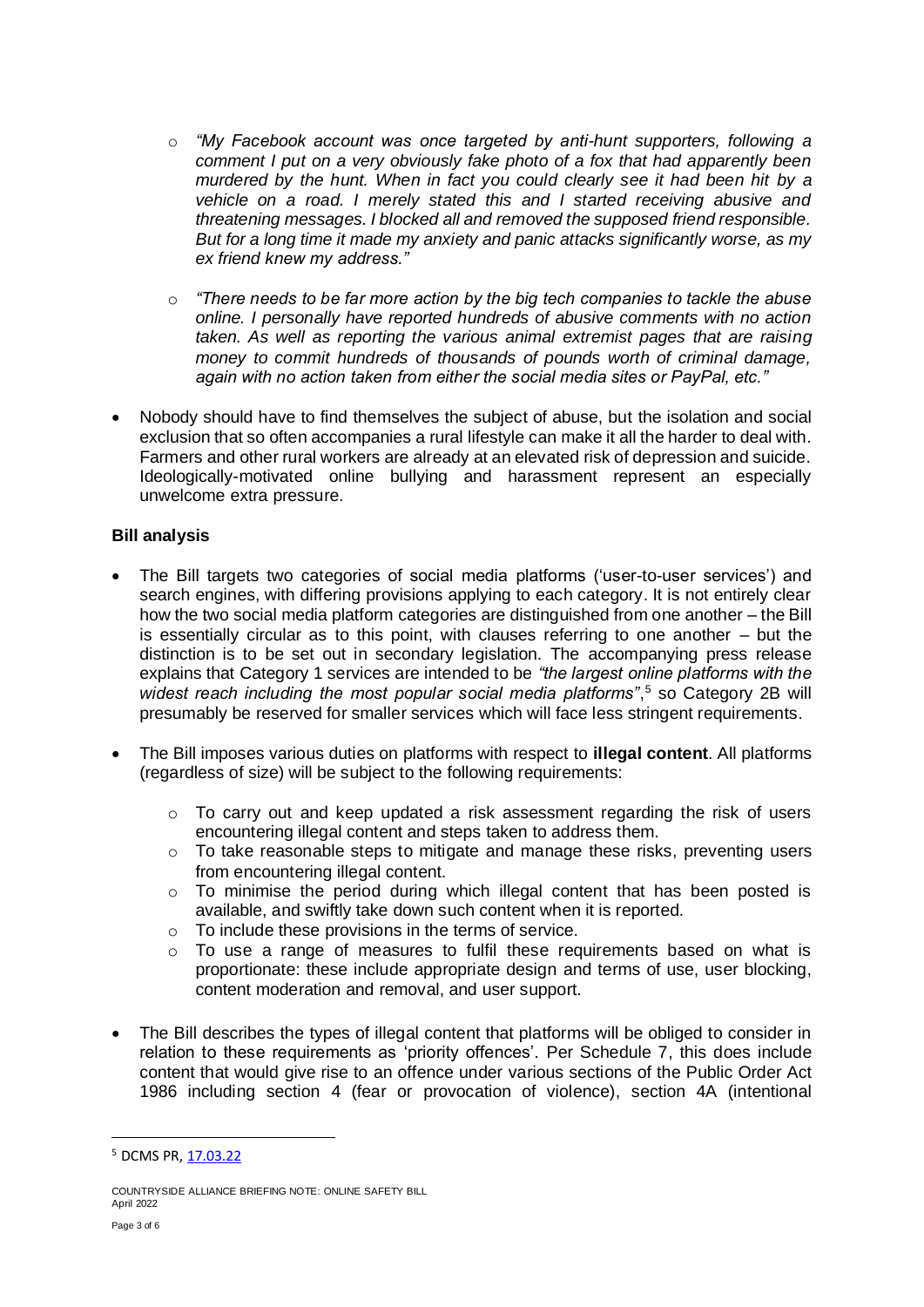harassment, alarm or distress) and section 5 (harassment, alarm or distress), or under the Protection from Harassment Act 1997.

- Category 1 (larger) platforms will face additional new duties with regard to protecting users from **'legal but harmful'** content, the definition of which will be given in secondary legislation. These duties will include:
	- o Assessing the risk of adults being exposed to content defined as legal but harmful.
	- o Setting out the risk assessment and responses in the terms of service.
	- o Setting out rules about taking down, restricting promotion of or access to harmful content, and making these rules clear, accessible and consistently applied.
	- $\circ$  Empowering users through means such as restricting their own access to specific types of harmful content, activating content warnings and filtering out content from users whose identity has not been verified.
	- o Establishing content reporting and complaints processes.
	- o Keeping records relating to the performance of duties under the Act.
- More specifically, the Bill seeks to regulate what it refers to as *"priority content that is harmful to adults"*. Clause 54 defines this as content of a description designated as such by the Secretary of State in secondary legislation. The Bill does not define such content itself.
- Category 1 services will also be required to offer **identity verification** to all adult users, with Ofcom instructed to develop guidance. Users will not be required by law to undergo identity verification (although individual services could impose their own requirements), but this provision combined with the user empowerment duty may mean that over time, increasing numbers of identity verified users could choose to interact exclusively with one another on a given platform, or in general.
- If, however, part of the intended response by victims of online abuse is that they should restrict their interactions to other identity verified users, this does not address the risk of reputational damage resulting from harmful communications being viewed by third parties. Filtering non-verified users' posts from view may indeed hamper content reporting and removal, since having rendered themselves unable to see the posts, victims would be reliant on reporting by other users. The Bill appears to focus on harms caused by content to the people who see it, whereas the existing law of defamation recognises that harm is often caused primarily by content being encountered by others.
- The Bill also includes a range of provisions that would mitigate against removing or restricting content. These include requiring Category 1 platforms to determine whether the content is *"of democratic importance"* or produced by a UK-based professional journalist, and requiring all platforms to take account of the importance of free expression and privacy. It is less clear how companies are expected to arbitrate between these interests and those of preventing harm, where they come into conflict; it will likely be for Ofcom to develop appropriate quidance.
- **Search engines** (described in the Bill as *'*Category 2A services'), in general terms, face only duties relating to illegal content and content harmful to children. There are no corresponding provisions relating to content that is legal but harmful to adults; therefore search engines will not be required to adjudicate content to the same extent as social media platforms. The same applies to the reporting mechanisms that are being required: these will not have to include reporting of content defined as legal but harmful to adults.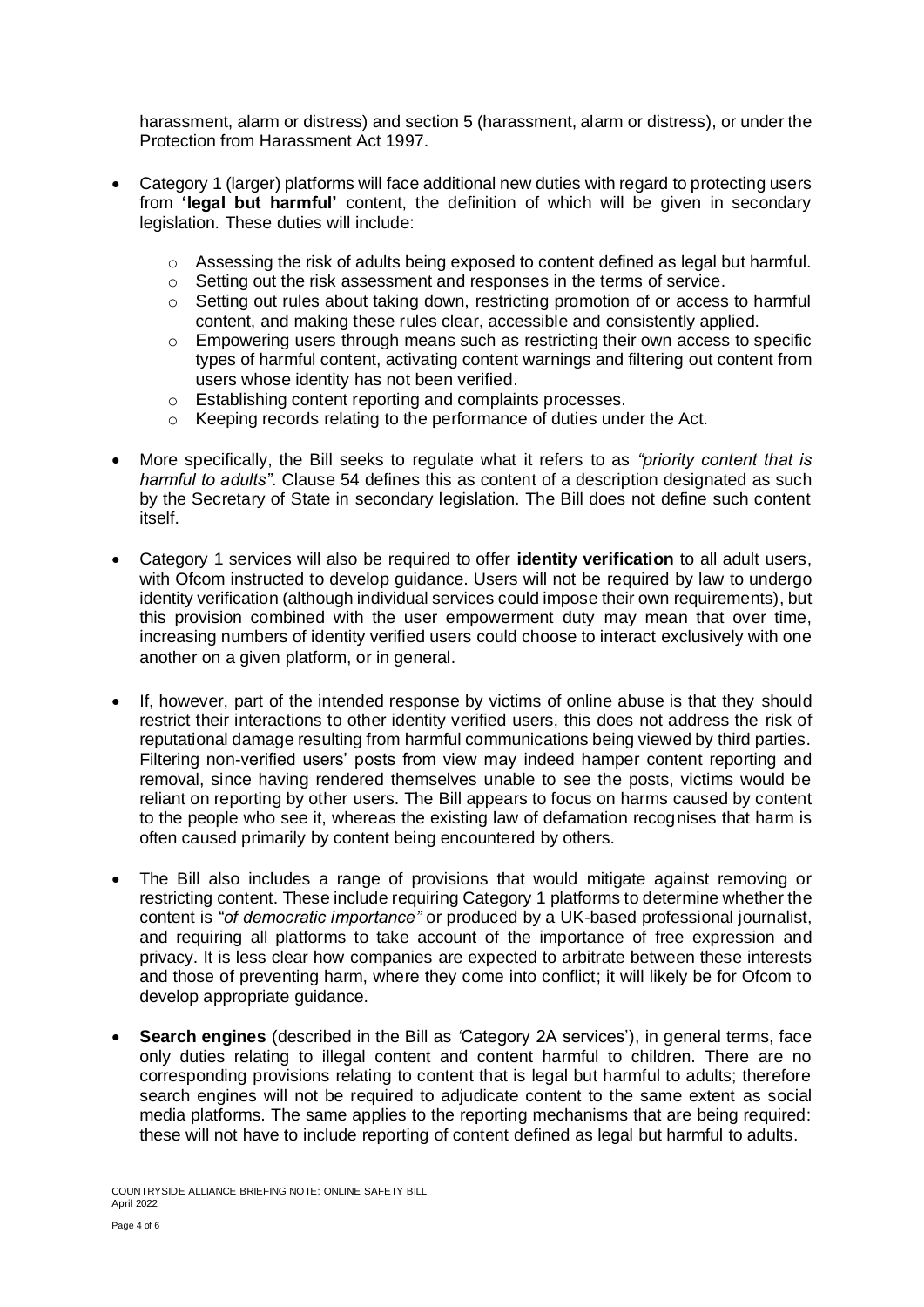- That said, the Bill does specify that the provisions relating to user-to-user services will apply to any user-to-user functionality within services that are otherwise focused elsewhere. For instance, while Google is primarily a search engine, its **Reviews** product (which allows users to leave reviews of businesses that are linked to their location in the Maps product) would fall within the scope of the 'user-to-user services' provisions. The same would apply to dedicated customer reviews platforms such as Tripadvisor or Trustpilot, but not to sites dedicated to carrying professionally written product reviews.
- Clause 49 exempts from regulation *"Comments and reviews on provider content"* (6), but per (7) this exemption only applies to comments on, or reviews of, content that the original provider is supplying. For instance, if a firm invites visitors to review its own products, those reviews would be exempt from regulation. These clauses appear to have no bearing on services that exist to facilitate user reviews of third-party products and services.
- The Bill repeals the Malicious Communications Act 1988 and substitutes modernised provisions. Part 10 creates new offences of:
	- o **Harmful communications**, defined as presenting *"a real and substantial risk that it would cause harm to a likely audience"* consisting of people who are likely to encounter the message.
	- o **False communications**, which employs a similar harm element but also includes the property that the person sending the message knew that its content was false.
	- o **Threatening communications**, which convey a threat of *"death or serious harm"* and where the sender either intended or was reckless as to whether the recipient would fear that the threat would be carried out.
- In the case of the Threatening communications offence, the definition of 'serious harm' includes serious injury, sexual offences and serious financial loss. There is a defence to a charge based on threat of serious financial loss to show that the threat related to a reasonable demand, and was a proper means of reinforcing it, but absent these factors an offence could be found to have been committed.
- Curiously, however, these new offences are not listed in Schedule 7 as priority offences that social media platforms must act to prevent, which may present an issue of internal consistency within the Bill.
- Section 153, which gives interpretations relating to the new offences, sets out that a person can be held to have sent a message if the person *"causes a communication (including an oral communication) to be sent, transmitted or published by electronic means"*. It is possible that this could be held to include those who incite others to send harmful, false or threatening communications, for instance by instigating a harassment campaign without actually participating in it, but the Bill may benefit from some clarification on this point.

## **Countryside Alliance position**

• Online bullying and harassment are issues of genuine concern that the Countryside Alliance has campaigned on for many years. While we appreciate that there are controversies around this Bill, if it is to be taken forward we are calling on the Government to ensure it can be the effective response needed.